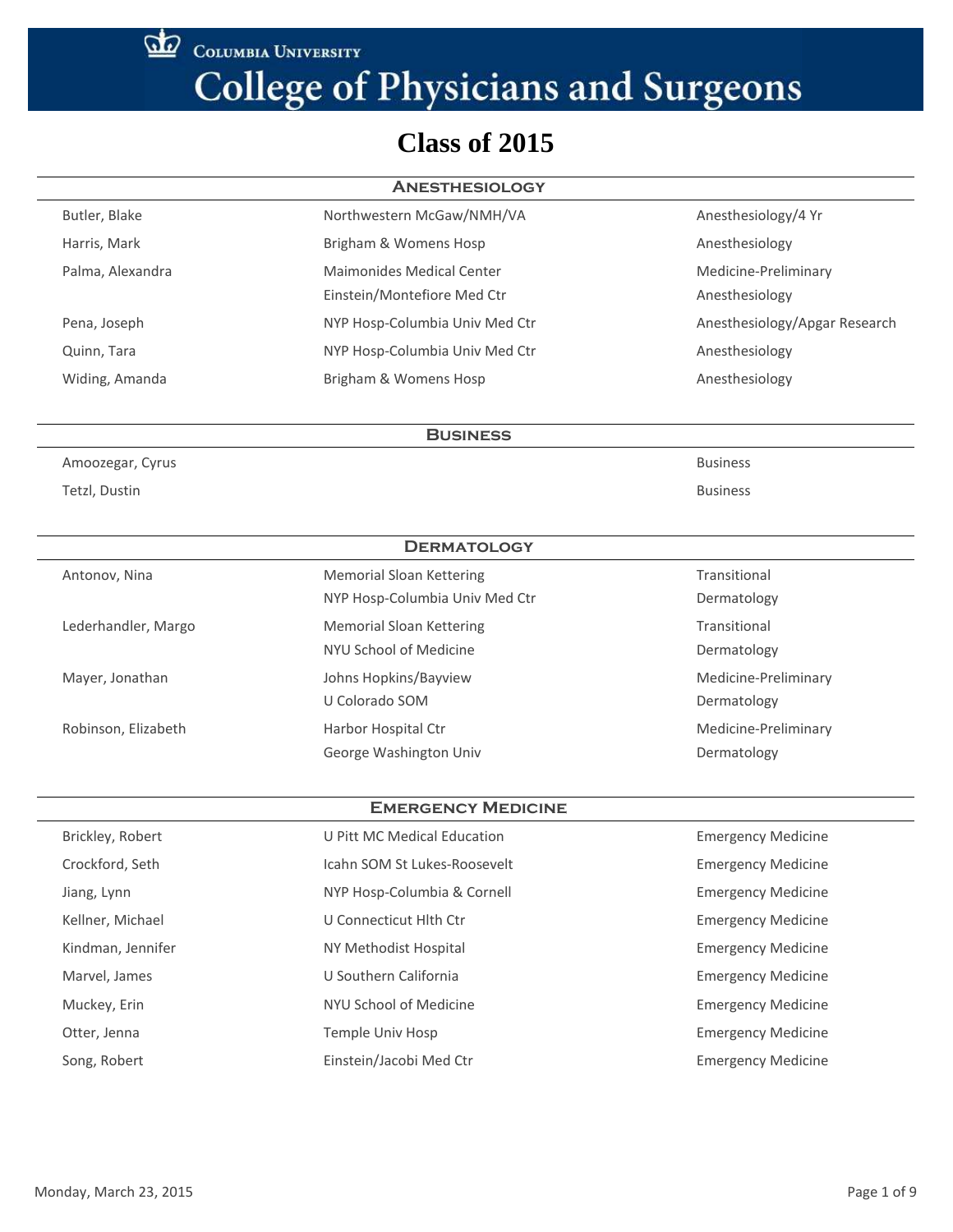#### **Family Medicine**

Nimalendran, Rathika **Nimalendran, Rathika** U North Carolina Hospitals **Family Medicine** 

Mathern, Seth **U** Colorado SOM **Interventional Coloration Coloration** Colorado SOM **Family Med/Univ Hosp** 

| <b>INTERNAL MEDICINE</b> |                                  |                          |  |
|--------------------------|----------------------------------|--------------------------|--|
| Angiolillo, John         | Vanderbilt Univ Med Ctr          | <b>Internal Medicine</b> |  |
| Block, Bryan             | U Texas Southwestern Med Sch     | Internal Medicine/Dallas |  |
| Chan, Joseph             | NYP Hosp-Weill Cornell Med Ctr   | Internal Med/Research    |  |
| Coromilas, Alexandra     | Massachusetts Gen Hospital       | <b>Internal Medicine</b> |  |
| Coromilas, Ellie         | NYP Hosp-Columbia Univ Med Ctr   | <b>Internal Medicine</b> |  |
| DeWolf, Susan            | NYP Hosp-Columbia Univ Med Ctr   | <b>Internal Medicine</b> |  |
| Douglas, Denzil          | NYP Hosp-Columbia Univ Med Ctr   | <b>Internal Medicine</b> |  |
| Dubowski, Kathryn        | NYP Hosp-Columbia Univ Med Ctr   | <b>Internal Medicine</b> |  |
| Ehmke, Ross              | NYP Hosp-Columbia Univ Med Ctr   | Internal Medicine        |  |
| Foster, Christine        | <b>McMaster University</b>       | <b>Internal Medicine</b> |  |
| Gallagher, Benjamin      | NYP Hosp-Columbia Univ Med Ctr   | <b>Internal Medicine</b> |  |
| Ginestra, Jennifer       | Hosp of the Univ of Pennsylvania | Internal Medicine        |  |
| Gregory, Alani           | Yale-New Haven Hosp              | Medicine-Primary         |  |
| Grigoriev, Galina        | NYP Hosp-Columbia Univ Med Ctr   | <b>Internal Medicine</b> |  |
| Hannan, Mary             | Hosp of the Univ of Pennsylvania | Medicine-Primary         |  |
| Marinacci, Lucas         | Massachusetts Gen Hospital       | <b>Internal Medicine</b> |  |
| Nair, Abhinav            | NYP Hosp-Columbia Univ Med Ctr   | <b>Internal Medicine</b> |  |
| Nwosu, Ugochi            | <b>UC San Francisco</b>          | <b>Internal Medicine</b> |  |
| Palmeri, Nicholas        | NYP Hosp-Columbia Univ Med Ctr   | <b>Internal Medicine</b> |  |
| Peleg, Yonatan           | NYP Hosp-Columbia Univ Med Ctr   | <b>Internal Medicine</b> |  |
| Rabinowitz, Loren        | NYP Hosp-Columbia Univ Med Ctr   | <b>Internal Medicine</b> |  |
| Ranson, Elizabeth        | <b>UCLA Medical Center</b>       | Internal Medicine        |  |
| Rausch, Evan             | Einstein/Montefiore Med Ctr      | Medicine-Primary         |  |
| Salik, Jonathan          | Massachusetts Gen Hospital       | <b>Internal Medicine</b> |  |
| Truby, Lauren            | NYP Hosp-Columbia Univ Med Ctr   | <b>Internal Medicine</b> |  |
| Yu, Qi                   | Einstein/Montefiore Med Ctr      | <b>Internal Medicine</b> |  |
| Zhang, Kevin             | NYU School of Medicine           | Internal Medicine        |  |

#### **Medicine - Pediatrics**

Edmondson, Emma 
Hosp of the Univ of Pennsylvania
Hosp of the Univ of Pennsylvania
Hosp of the Univ of Pennsylvania Gitlin, Zachary **Medicine-Pediatrics** Johns Hopkins Hosp **Medicine-Pediatrics** Medicine-Pediatrics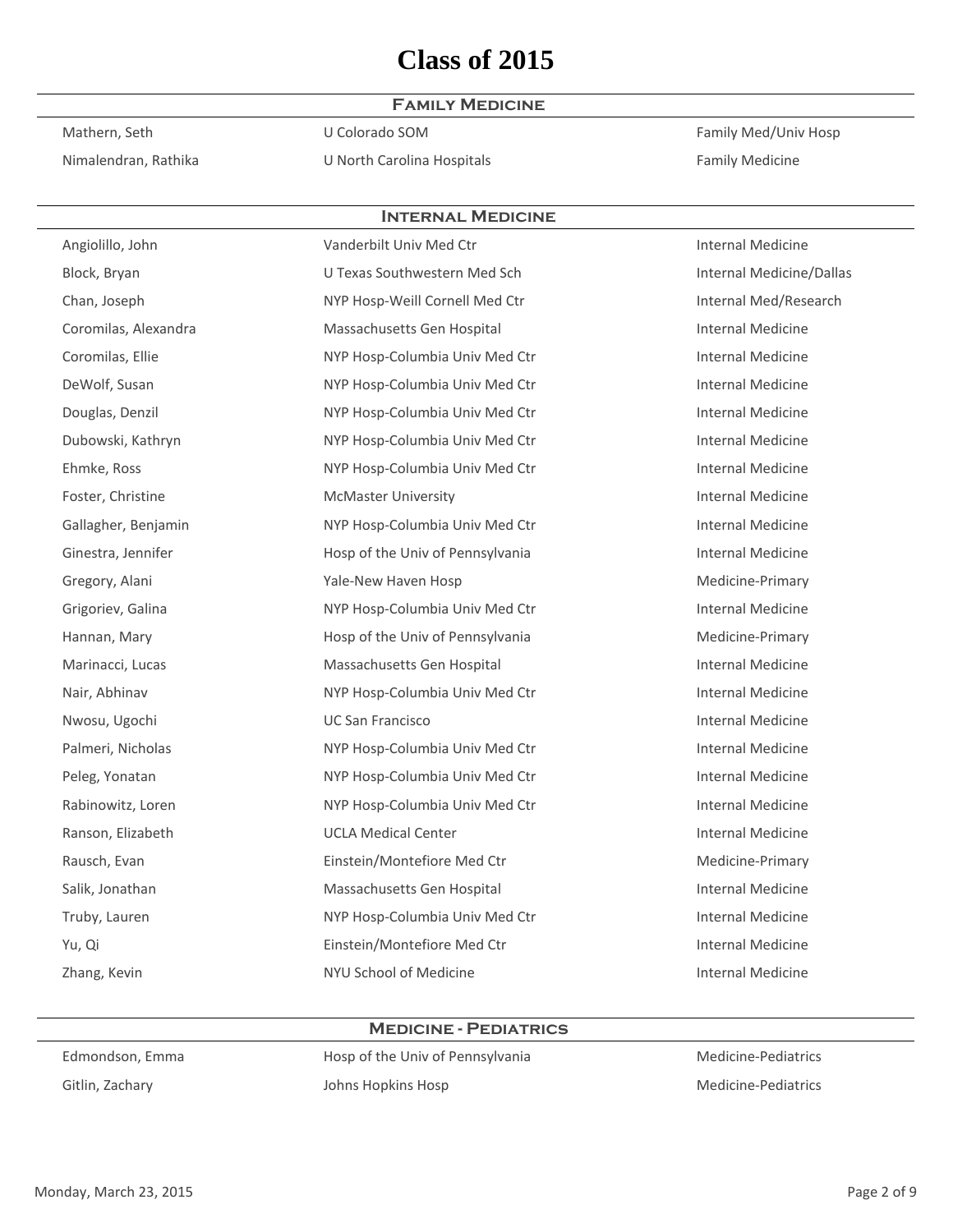|                          | <b>MEDICINE - PRELIMINARY</b>      |                              |
|--------------------------|------------------------------------|------------------------------|
| Karimkhani, Chante       | Univ Hosps Case Western Med Ctr    | Medicine-Preliminary         |
|                          | <b>NEUROLOGICAL SURGERY</b>        |                              |
| Banks, Garrett           | NYP Hosp-Columbia Univ Med Ctr     | <b>Neurological Surgery</b>  |
| Hitti, Frederick         | Hosp of the Univ of Pennsylvania   | <b>Neurological Surgery</b>  |
|                          |                                    |                              |
| Neira, Justin            | NYP Hosp-Columbia Univ Med Ctr     | <b>Neurological Surgery</b>  |
| Praver, Moshe            | Northwestern McGaw/NMH/VA          | <b>Neurological Surgery</b>  |
|                          | <b>NEUROLOGY</b>                   |                              |
| Begasse de Dhaem, Olivia | NYU School of Medicine             | Medicine-Preliminary         |
|                          | NYP Hosp-Columbia Univ Med Ctr     | Neurology                    |
| Nordvig, Anna            | NYP Hosp-Columbia Univ Med Ctr     | Neurology                    |
| Su, Elaine               | Alameda Co Med Ctr                 | Medicine-Preliminary         |
|                          | <b>Stanford Univ Progs</b>         | Neurology                    |
|                          | <b>OBSTETRICS &amp; GYNECOLOGY</b> |                              |
| Ackerman, Christina      | Yale-New Haven Hosp                | Obstetrics-Gynecology        |
| Cui, Rosa                | NYP Hosp-Columbia Univ Med Ctr     | Obstetrics-Gynecology        |
| Edison, Nicole           | NYU School of Medicine             | Obstetrics-Gynecology        |
| Emeruwa, Ukachi          | Brigham & Womens Hosp              | Obstetrics-Gynecology/BWH-MG |
| Hu, Kevin                | U Maryland Med Ctr                 | Obstetrics-Gynecology        |
| Lauder, Jhenette         | Christiana Care                    | Obstetrics-Gynecology        |
|                          |                                    |                              |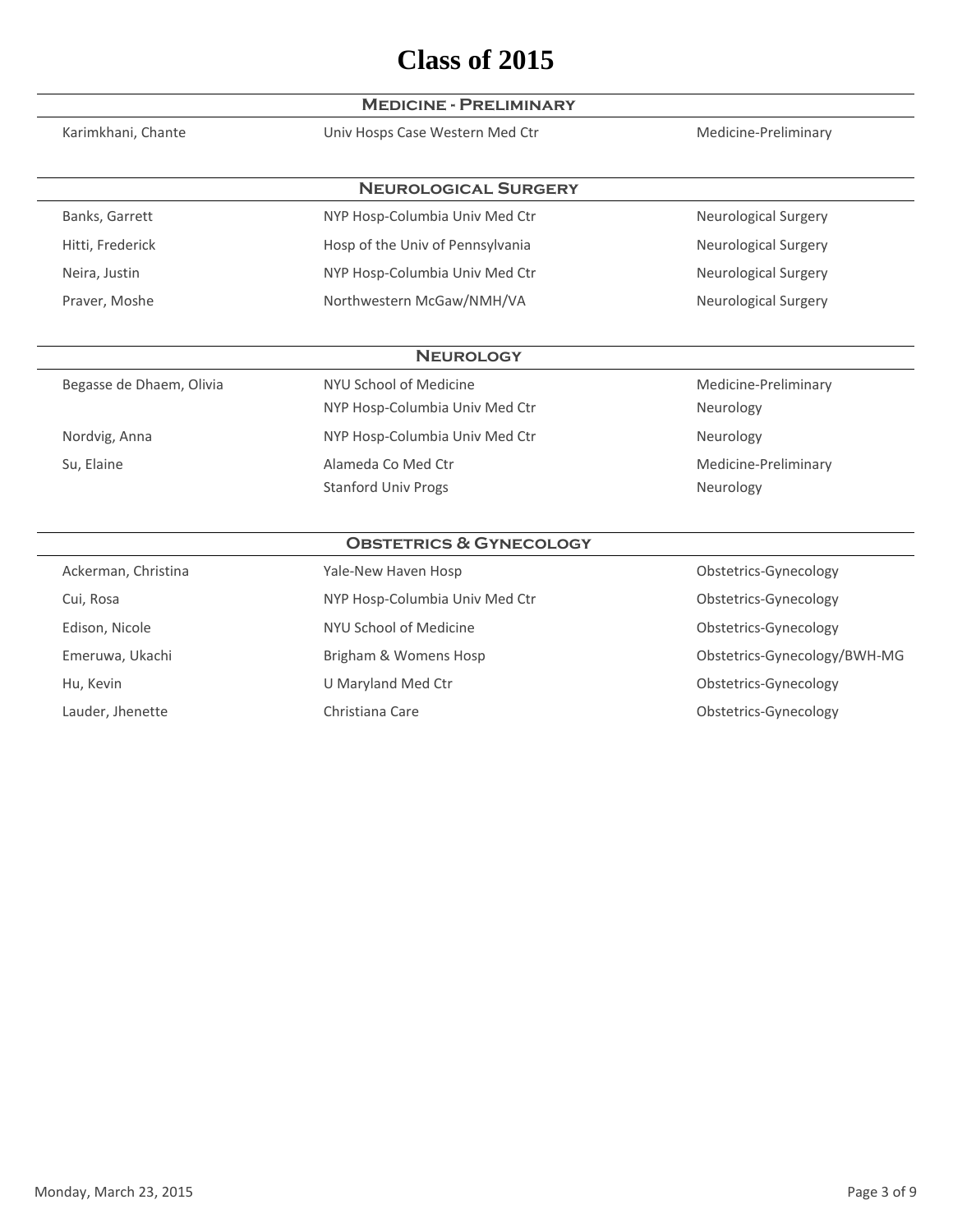### **Ophthalmology**

| Abdelhakim, Aliaa | <b>Memorial Sloan Kettering</b>    | Transitional         |
|-------------------|------------------------------------|----------------------|
|                   | NYP Hosp-Columbia Univ Med Ctr     | Ophthalmology        |
| Bailey, Lucy      | U Texas Med Sch-Houston            | Medicine-Preliminary |
|                   | U Texas Med Sch-Houston            | Ophthalmology        |
| Barrett, Dianne   | <b>Baylor Coll Med-Houston</b>     | Medicine-Preliminary |
|                   | U Texas Med Sch-Houston            | Ophthalmology        |
| Bausell, Rebecca  | Crozer-Chester Med Ctr             | Transitional         |
|                   | Schie Eye Institute U Penn         | Ophthalmology        |
| Knight, Darren    | Icahn SOM St Lukes-Roosevelt       | Medicine-Preliminary |
|                   | UC Irvine Med Ctr                  | Ophthalmology        |
| Lira, Jennifer    | Reading Hospital Med Ctr           | Transitional         |
|                   | Duke Univ Med Ctr                  | Ophthalmology        |
| Mallory, Julia    | Moses H Cone Mem Hosp              | Medicine-Preliminary |
|                   | NYP Hosp-Columbia Univ Med Ctr     | Ophthalmology        |
| Nguyen, Huy       | Icahn SOM St Lukes-Roosevelt       | Medicine-Preliminary |
|                   | Mass Eye and Ear Infirmary/Harvard | Ophthalmology        |
| Valdes, Lianna    | <b>Bassett Medical Center</b>      | Transitional         |
|                   | <b>SUNY Upstate Med University</b> | Ophthalmology        |
|                   |                                    |                      |

|                 | <b>ORAL AND MAXILLOFACIAL SURGERY</b> |                     |
|-----------------|---------------------------------------|---------------------|
| Costandi, John  | NYP Hosp-Columbia Univ Med Ctr        | Surgery-Preliminary |
| Kunkle, Timothy | NYP Hosp-Columbia Univ Med Ctr        | Surgery-Preliminary |
|                 |                                       |                     |

### **Oral Pathology**

Ko, Yen Chen **NYP Hosp-Columbia Univ Med Ctr** Chen Chen Mathology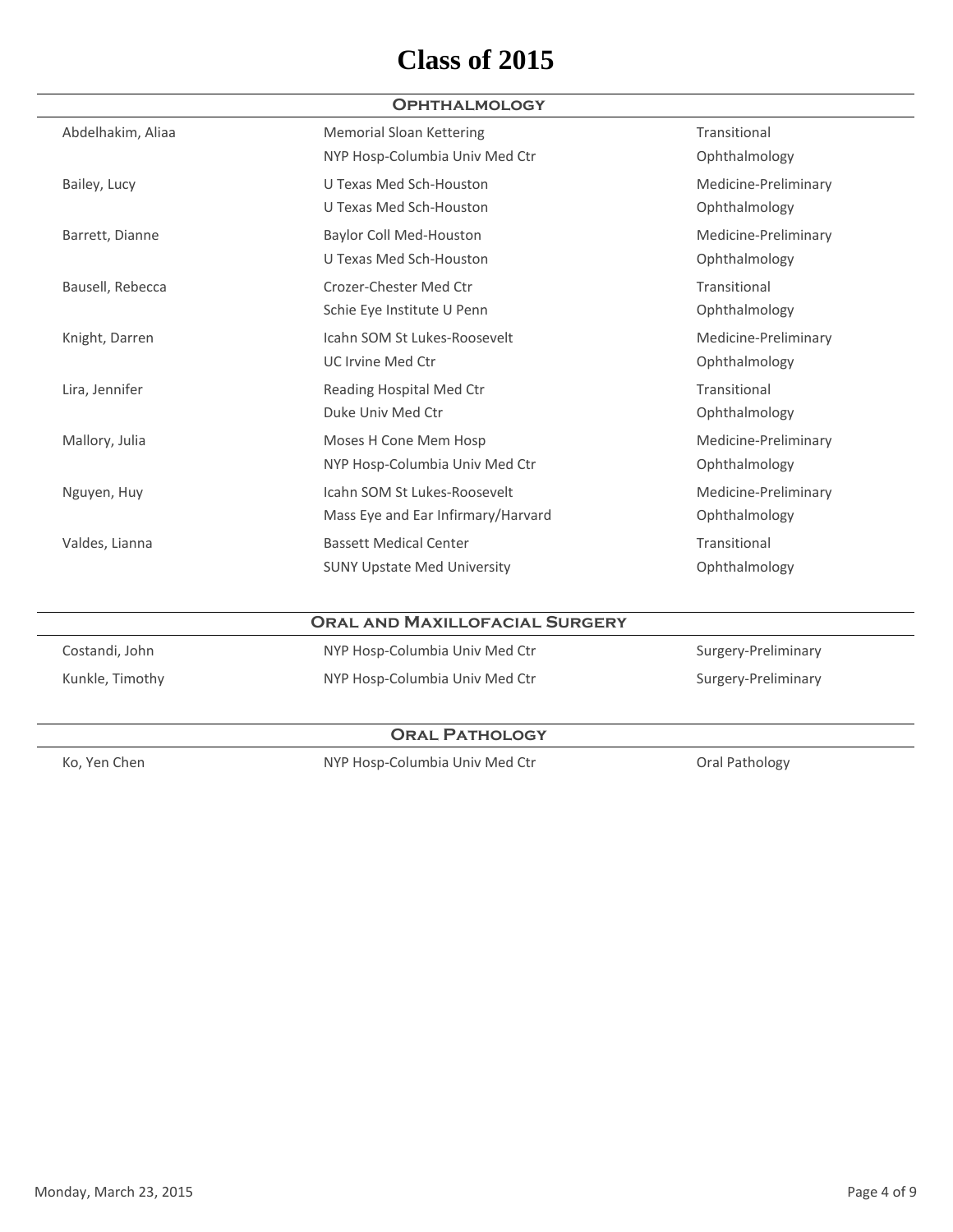### **Orthopedic Surgery**

| Baranek, Eric      | NYP Hosp-Columbia Univ Med Ctr | Orthopaedic Surgery         |
|--------------------|--------------------------------|-----------------------------|
| Bobman, Jacob      | U Southern California          | Orthopaedic Surgery         |
| Compton, Jocelyn   | U Iowa Hosps and Clinics       | Orthopaedic Surgery         |
| Crump, Erica       | Naval Med Ctr-San Diego        | Orthopaedic Surgery         |
| Dennis, Elizabeth  | NYP Hosp-Columbia Univ Med Ctr | Orthopaedic Surgery         |
| Durham, Jennah     | University of Toronto          | Orthopaedic Surgery         |
| He, Janice         | Massachusetts Gen Hospital     | Ortho Surg/Harvard Combined |
| Jang, Eugene       | NYP Hosp-Columbia Univ Med Ctr | Orthopaedic Surgery         |
| Sayegh, Eli        | U Washington Affil Hosps       | Orthopaedic Surgery         |
| Steinhaus, Michael | <b>Hosp For Special Surg</b>   | Orthopaedic Surgery         |
| Trupia, Evan       | NYP Hosp-Columbia Univ Med Ctr | Orthopaedic Surgery         |
| Urruela, Adriana   | U Miami/Jackson Memorial Hosp  | Orthopaedic Surgery         |
|                    |                                |                             |

#### **Otolaryngology**

| U Cincinnati Med Ctr         | Otolaryngology |
|------------------------------|----------------|
| NYP Hosp-Columbia & Cornell  | Otolaryngology |
| U Texas Southwestern Med Sch | Otolaryngology |
| Wayne State University SOM   | Otolaryngology |
| Johns Hopkins Hosp           | Otolaryngology |
| NYU School of Medicine       | Otolaryngology |
|                              |                |

### **Pathology**

| Bryk, Diana      | NYP Hosp-Columbia Univ Med Ctr | Pathology                   |
|------------------|--------------------------------|-----------------------------|
| Chapel, David    | U Chicago Med Ctr              | Pathology                   |
| Devereaux, Kelly | <b>Stanford Univ Progs</b>     | Pathology                   |
| Hoda, Raza       | Massachusetts Gen Hospital     | Pathology-Anat/Clin or Anat |

#### **Pediatric Neurology**

Levy, Rebecca **Stanford Univ Progs** Child Neurology Child Neurology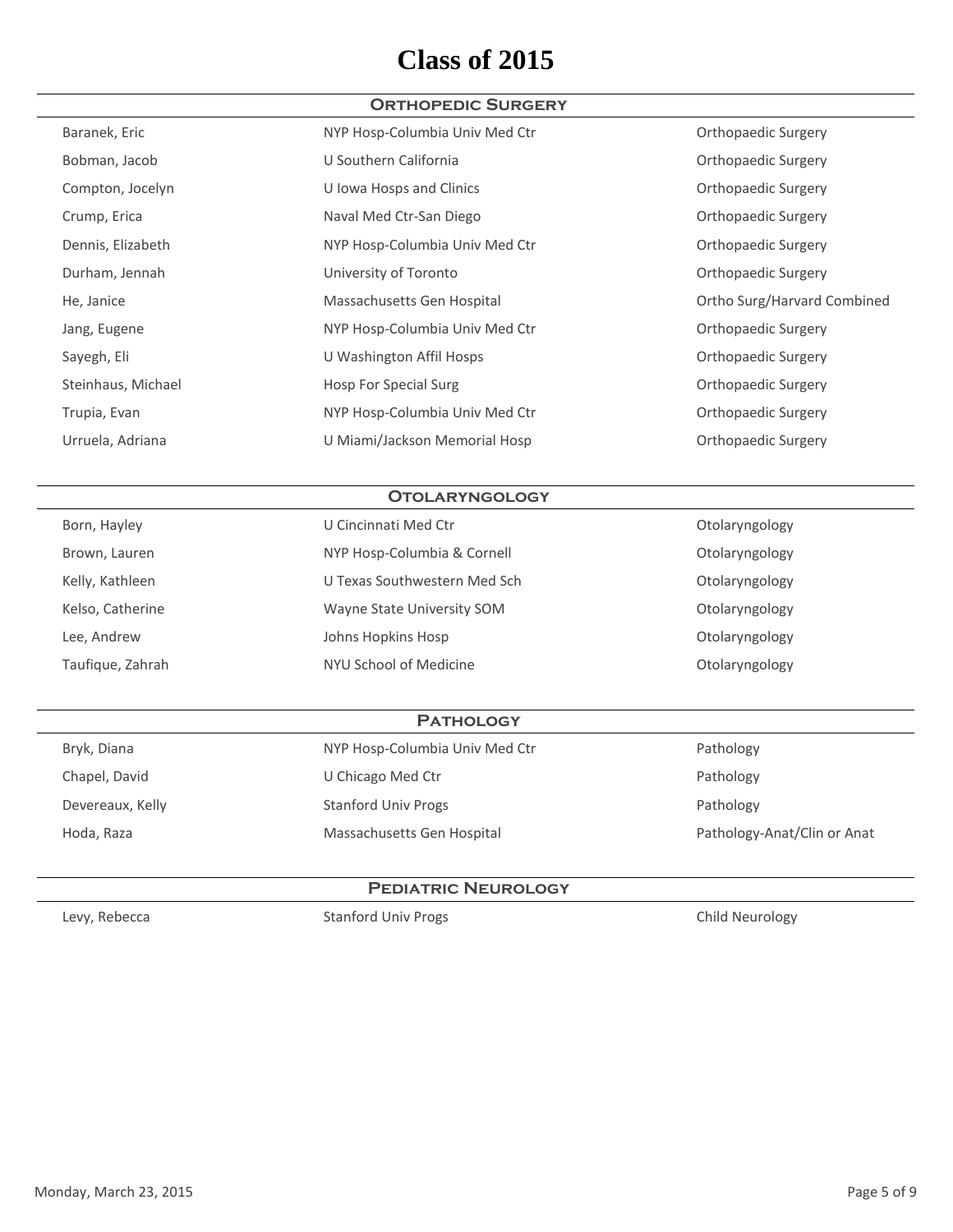| <b>PEDIATRICS</b> |                                |                               |  |
|-------------------|--------------------------------|-------------------------------|--|
| Boyajian, Alanna  | U Pitt MC Medical Education    | Pediatrics                    |  |
| Eison, Daniel     | NYP Hosp-Columbia Univ Med Ctr | Pediatrics                    |  |
| Emeruwa, Ezinne   | <b>Stanford Univ Progs</b>     | Pediatrics                    |  |
| Friend, Stephanie | Massachusetts Gen Hospital     | Pediatrics                    |  |
| Garnett, Chelsea  | Children's Hosp-LA             | Pediatrics                    |  |
| Gomez, Amanda     | Childrens Hosp Boston          | Peds/Childrens Hosp           |  |
| Hills, Brittney   | Vanderbilt Univ Med Ctr        | Pediatrics                    |  |
| Kass, Alexandra   | NYP Hosp-Columbia Univ Med Ctr | Pediatrics                    |  |
| Mendez, Jenniliz  | NYP Hosp-Columbia Univ Med Ctr | Pediatrics                    |  |
| Nash, Katherine   | Childrens Hosp Boston          | Peds/Urban Health Advocacy-BM |  |
| Peck, Ellen       | NYU School of Medicine         | Pediatrics                    |  |

### **Physical Medicine & Rehabilitation**

| Johnson, Sarah | Mt Auburn Hospital           | Medicine-Preliminary  |
|----------------|------------------------------|-----------------------|
|                | NYP Hosp-Columbia & Cornell  | Phys Medicine & Rehab |
| Scott, Charles | Icahn SOM St Lukes-Roosevelt | Medicine-Preliminary  |
|                | NYP Hosp-Columbia & Cornell  | Phys Medicine & Rehab |
| Yuan, Xiaoning | U Pitt MC Medical Education  | Medicine-Preliminary  |
|                | NYP Hosp-Columbia & Cornell  | Phys Medicine & Rehab |
| Zheng, Mi      | Griffin Hospital             | Medicine-Preliminary  |
|                | NYP Hosp-Columbia & Cornell  | Phys Medicine & Rehab |
|                |                              |                       |

### **Plastic Surgery**

| Jacoby, Adam     | NYU School of Medicine | Plastic Surgery (Integrated) |
|------------------|------------------------|------------------------------|
| Munabi, Naikhoba | U Southern California  | Plastic Surgery (Integrated) |
| Mundy, Lily      | Duke Univ Med Ctr      | Plastic Surgery (Integrated) |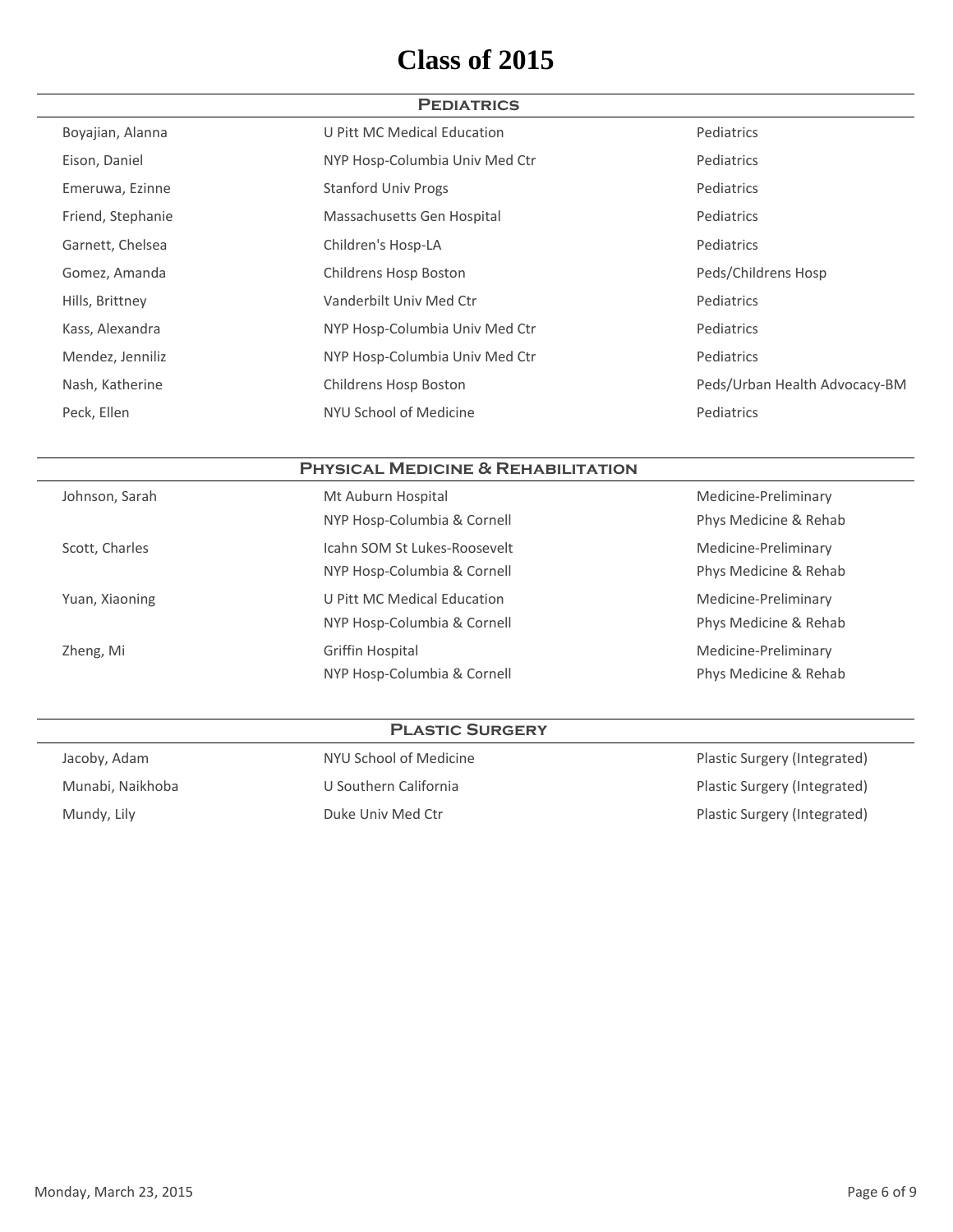#### **Psychiatry**

| Benham, Kate         | <b>UC San Francisco</b>        | Psychiatry          |
|----------------------|--------------------------------|---------------------|
| Brewster, Katharine  | NYP Hosp-Columbia Univ Med Ctr | Psychiatry          |
| Cooper, Timothy      | NYU School of Medicine         | Psychiatry          |
| El-Amamy, Heather    | Georgetown Univ Hosp           | Psychiatry          |
| Jukaku, Sarah        | NYP Hosp-Weill Cornell Med Ctr | Psych/Payne Whitney |
| Kane, Alexander      | NYP Hosp-Columbia Univ Med Ctr | Psychiatry          |
| Koskey, Jesse        | NYU School of Medicine         | Psychiatry          |
| Pieh, Matthew        | NYP Hosp-Columbia Univ Med Ctr | Psychiatry          |
| Ramirez, Alejandro   | NYP Hosp-Columbia Univ Med Ctr | Psychiatry          |
| Rampersaud, Ryan     | <b>UC San Francisco</b>        | Psychiatry          |
| Rim, James           | NYP Hosp-Columbia Univ Med Ctr | Psychiatry          |
| Smalls-Mantey, Adjoa | Ichan SOM Mt Sinai Med Ctr     | Psychiatry          |
|                      |                                |                     |

#### **Radiation Oncology**

NYU School of Medicine **Radiation-Oncology** Wang, Shang-Jui **Einstein/Montefiore Med Ctr** Montertione Medicine-Preliminary Rutgers-Robert Wood Johnson Medical School **Radiation Oncology** 

Shaikh, Fauzia **SUNY Stony Brook Teach Hosps** Medicine-Preliminary

#### **Radiology - Diagnostic**

NYP Hosp-Weill Cornell Med Ctr **Radiology-Diagnostic** Radiology-Diagnostic Xu, David **North Shore-LIJ Sch of Med at North Shore** Medicine-Preliminary NYP Hosp-Columbia Univ Med Ctr Radiology-Diagnostic

Qian, Jenny Thomas Jefferson Univ Medicine-Preliminary

**Research**

Ho, Stephen Research

#### **Residency Deferred**

Lowe, Dylan Residency Deferred Communications and the Communications of the Residency Deferred

#### **Surgery - General**

| Heller, Danielle  | Yale-New Haven Hosp            | <b>General Surgery</b> |
|-------------------|--------------------------------|------------------------|
| Martinez, Rebecca | NYP Hosp-Columbia Univ Med Ctr | <b>General Surgery</b> |
| Rinehart, Charles | Naval Med Ctr-San Diego        | <b>General Surgery</b> |
| Sant, Vivek       | NYU School of Medicine         | <b>General Surgery</b> |
| Wingo, Matthew    | NYP Hosp-Weill Cornell Med Ctr | <b>General Surgery</b> |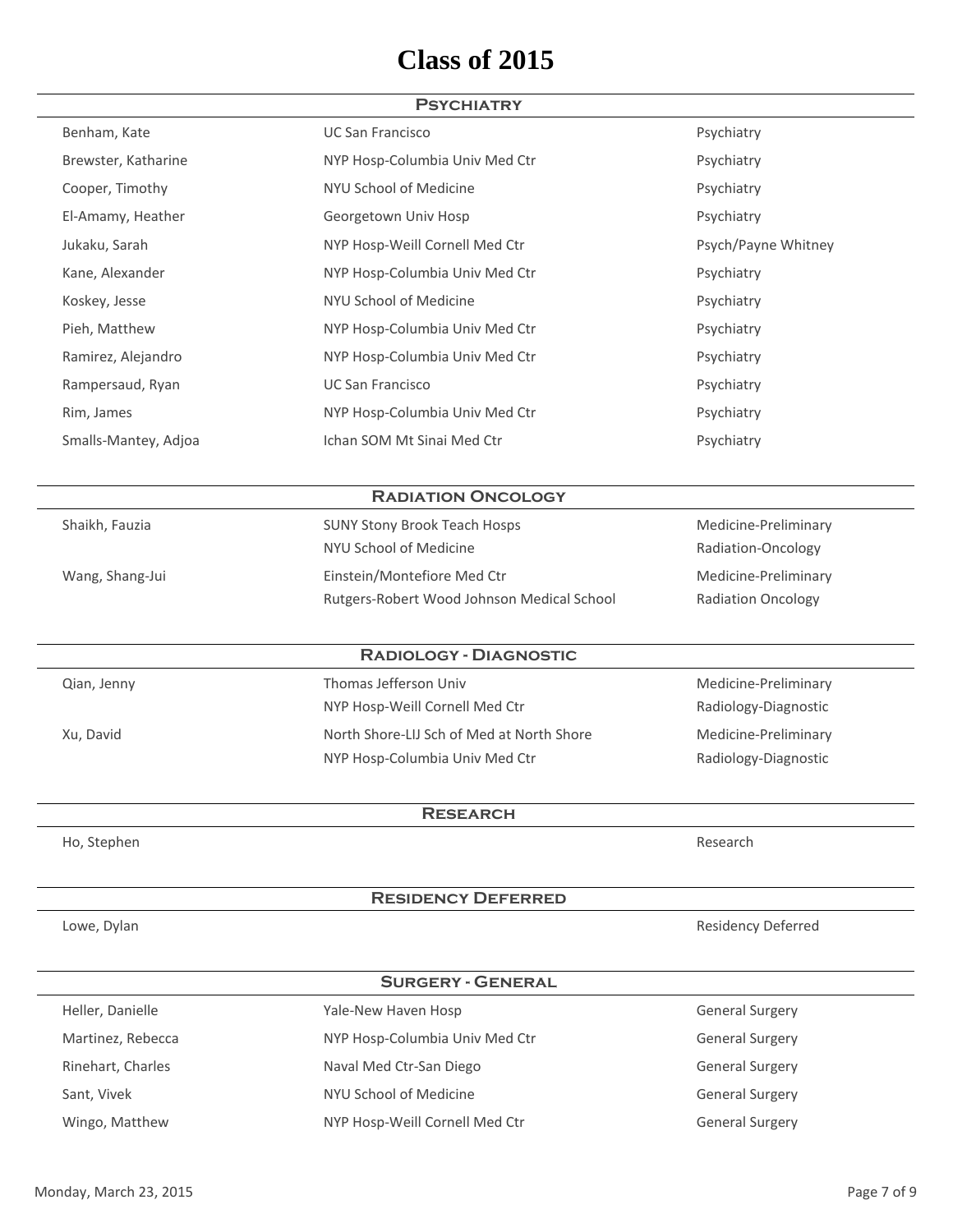|                   | <b>SURGERY - PRELIMINARY</b>   |                         |
|-------------------|--------------------------------|-------------------------|
| Southren, Daniel  | U Michigan Hosps               | Surgery-Preliminary     |
|                   |                                |                         |
|                   | <b>SURGERY - THORACIC</b>      |                         |
| Wang, Hanjay      | <b>Stanford Univ Progs</b>     | <b>Thoracic Surgery</b> |
|                   |                                |                         |
|                   | <b>TRANSITIONAL</b>            |                         |
| Talwar, Amish     | <b>Bassett Medical Center</b>  | Transitional            |
|                   |                                |                         |
|                   | <b>UROLOGY</b>                 |                         |
| Ahlborn, David    | Ichan SOM Mt Sinai Med Ctr     | Urology                 |
| De Fazio, Adam    | U Minnesota Med Ctr            | Urology                 |
| Dubow, Byron      | U Oklahoma HSC                 | Urology                 |
| Haas, Christopher | NYP Hosp-Columbia Univ Med Ctr | Urology                 |
| Lee, Matthew      | U Michigan Hosps               | Urology                 |
| Levy, Alison      | Lahey Clinic Med Ctr           | Urology                 |
| Meyer, Alexa      | Johns Hopkins Hosp             | Urology                 |
| Yamany, Tammer    | Massachusetts Gen Hospital     | Urology                 |

# **Prior Year Grads**

|                         | <b>ANESTHESIOLOGY</b>          |                           |
|-------------------------|--------------------------------|---------------------------|
| Kelleher, Deirdre       | NYP Hosp-Weill Cornell Med Ctr | Anesthesiology PGY2-CA1   |
|                         | <b>EMERGENCY MEDICINE</b>      |                           |
| Storch, Bess            | NYU School of Medicine         | <b>Emergency Medicine</b> |
|                         | <b>MEDICINE - PRELIMINARY</b>  |                           |
| Sternberg, Ronit        | Lincoln Medical Ctr            | Medicine-Preliminary      |
|                         | <b>NEUROLOGY</b>               |                           |
| Chau, Lily              | SUNY Downstate HSC Brooklyn    | Neurology                 |
|                         | <b>PATHOLOGY</b>               |                           |
| Point Du Jour, Kimberly | <b>Emory Univ SOM</b>          | Pathology                 |